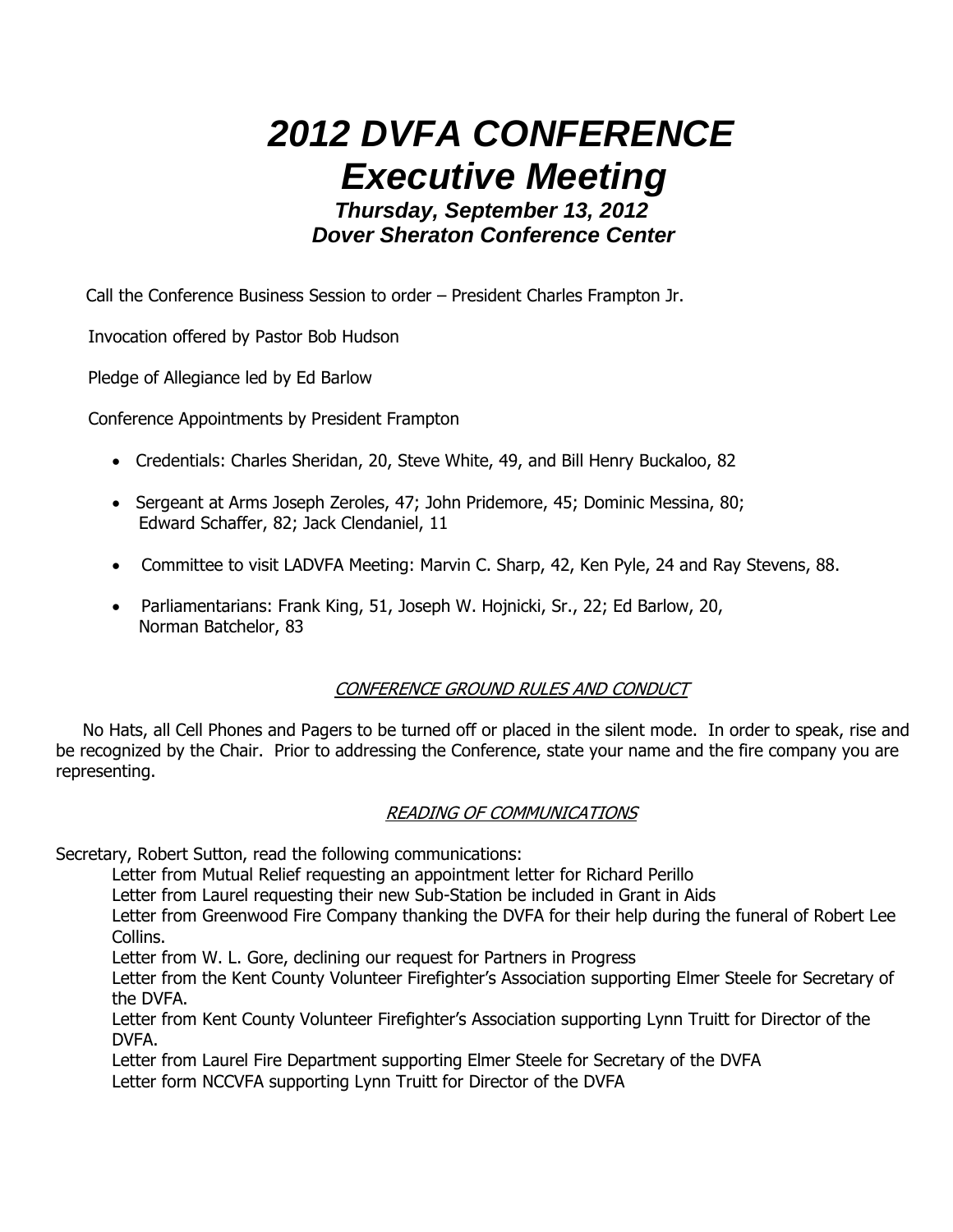#### REPORT OF OFFICERS

**President: Charles Frampton**: Thanked everyone for a great year. Thanked them for their support. Spoke about the experiences he gained from traveling to other states and seeing how they run their associations. He especially wanted to thank the Brandywine Hundred Fire Company for their support all during his journey through the chairs. President Frampton then reported that instead of buying gifts this year, he was donating \$1000.00 to the Burn Camp and \$1000.00 to the DVFA Foundation for scholarships.

First Vice President: Charles Boyer: Thanked all for their support, especially the Dover Fire Department, his home company. He said he was looking forward to this year.

Second Vice President: Richard Toulson: Said his activity report was in electronic form. He spoke about learning from the other associations he visited. He talked about the fire company meetings that he and the DVFA Officers have visited this year presenting the DVFA story. He looked forward to getting to all the companies remaining. He then spoke about the CFSI's annual dinner and how this was a special year commemorating their 25<sup>th</sup> dinner. He was looking forward to all companies in the state attending this year and making it a special event to celebrate the  $25<sup>th</sup>$  dinner.

Secretary: Robert Sutton's report: I would like to thank all of you for the opportunity to be your Secretary. This year as secretary and last year as NCC Director have been very informative for me. I've had the pleasure of serving with some extremely dedicated people, the opportunity to meet fire service members throughout the state and visit fire stations that I had never been to before. During this time I have met many very dedicated, exceptional people associated with the Delaware Fire Service. Many of them are right here in this room.

Normally I do not like to mention names because I'm always afraid I will leave someone out by there are a couple I must mention, Lou Amabili for making the phone call to ask me to run for NCCVFA President, Bill Lee for educating me on Politics 101, so I would not embarrass myself, Bill Tobin for the friendship and guidance we have had and all the members of the GAC. The GAC is one of the best committees that I have every served on. The success of this committee, with our presentations to the JFC belongs to everyone on that committee and everyone that showed up on the day of our presentation. The show of support and camaraderie does not go un-noticed by our legislators. To me, one of the best phrases we used in our first JFC presentation was from Selbyville to Claymont we all have the same concerns; funding and finances.

While we may have different opinions on how to accomplish our goal, we are focused on that goal, "Protecting our communities." I do not know what drives some to start as young as 15 or 16 and still have us involved at 65 or 75. However, without all of us there would not be a Delaware Fire Service. I am proud to be associated with you. Keep up the great work!

Secretary Sutton next, spoke about the decision by the DVFA Officers at their recent meeting to support the POW/MIA flag day and the Wounded Warriors program. He asked that the DVFA go on record supporting these two initiatives.

**Treasurer: J. Allen Metheny**. Reported on this year's financial statements and about the development of the budget. He thanked everyone for their support and looked forward to another good year.

**Executive Manager: Warren Jones:** Spoke about the Anniversary date of the association and how it had gotten off by one year. This year is the  $91<sup>st</sup>$  Anniversary. He next spoke about the last two SAFER Grants and how difficult it is to obtain these grants unless you were applying for career staff. He offered to put a SAFER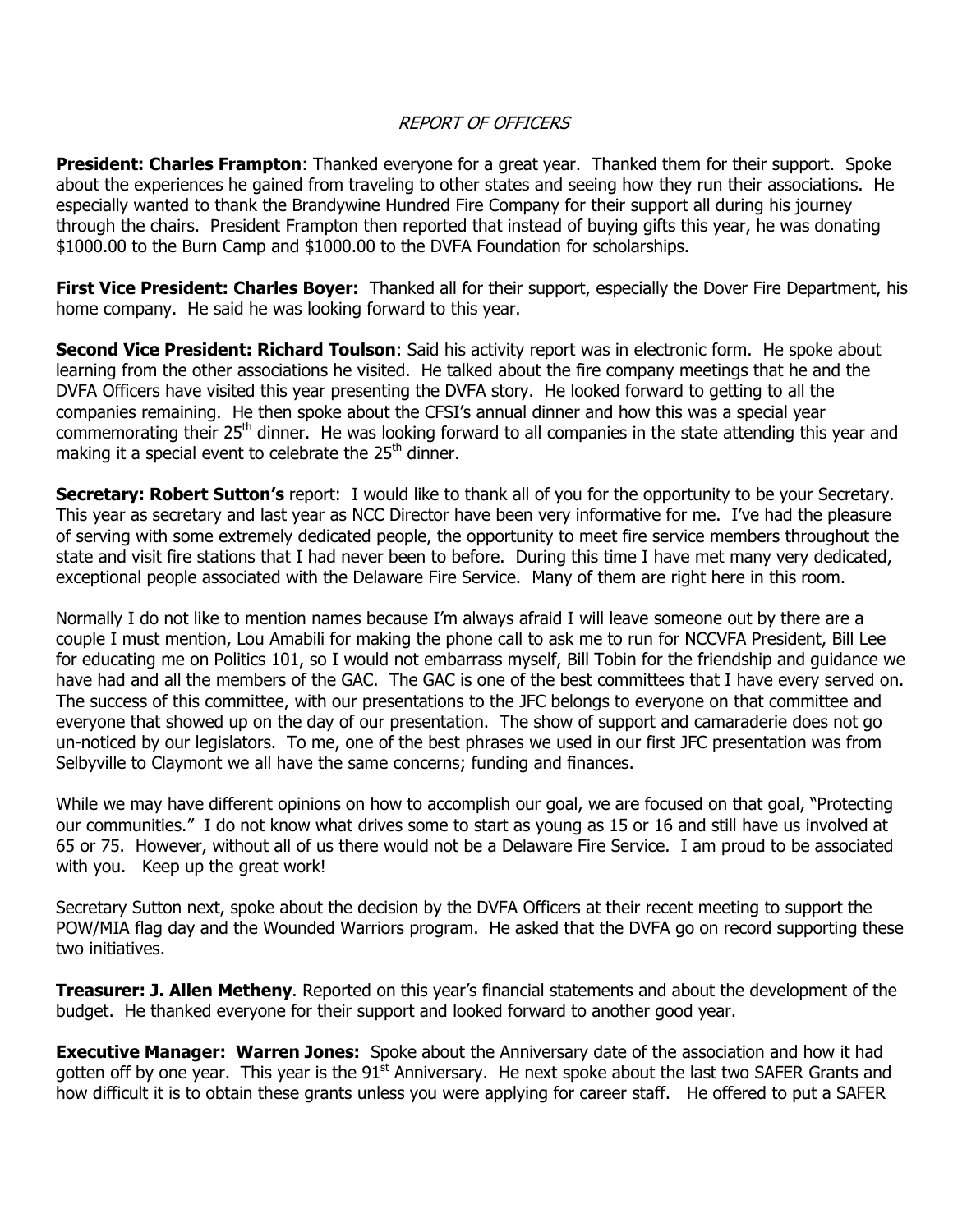grant together for any companies who would like to increase their career staff. He next spoke about the Firefighter Job Protection Bill and his conversation with Rep. Heffernan. Rep. Heffernan had passed the bill off to the Chamber of Commerce for their thoughts. When she hears the results from that she will let us know before our December meeting. He next spoke about the Company meetings and how he would like to get to all the company meetings as soon a practical.

He along with Dan Burris reported on the September 5, 2012, meeting with the Insurance Office as follows: The committee was started by President Bill Tobin and originally it was Dan Burris, chairman, Ken Ryder, Felton, Gordon Davis, Lewes and myself. This year we added some expertise in Ed Kalinowski for D. C. and Dave Roberts. Ed and Ken are both insurance agents. Ed had the NCC expertise and Ken the Kent and Sussex. Gordon had the post office background for the zip code issue. The last part to the puzzle was mapping and GIS. Dave Roberts came through big time with that information. It was a great team.

We had a meeting on September  $5<sup>th</sup>$ . At the meeting were all the people I mentioned plus Vice President Richard Toulson, 4 insurance company representatives, Insurance Commissioner Karen Weldin Stewart, Dep. Comm. Gene Reed, Chief of Staff Paul Ryan and 4 other members of the insurance department, plus 2 other insurance reps on conference call.

After an hour discussion on how the insurance companies can meet the requirements of the statue with our experts, it was decided that the insurance department would send out the following:

- 1. A bulletin will be issued by the Delaware Department of Insurance regarding the statutory mandates as reflected within Title 18 Chapter 7 §705 on or before October 1, 2012.
- 2. The Department of Insurance will request what data source(s) will be utilized by Insurance Companies when reporting information required within the statute.
- 3. The Delaware Department of Insurance will monitor data submitted by Insurance Companies for compliance.
- 4. Failure to comply may result in sanctions including significant fines.

Lastly he reported on the Round Table seminar and how we would like to have 1 person from each company to join this coalition to improve our political picture.

## REPORTS OF AFFLIATED ASSOCIATIONS

Introduction of Guests by DVFA PP Stephen P. Austin: Steve introduced all the quests from the neighboring Associations in attendance.

**DVFA Foundation Chairman Stephen P. Austin:** Steve reported on the foundation and thanked President Frampton for his generous gift.

Delaware State Fire Prevention Commission Chairman Dave Roberts: Commissioner Roberts thanked President Frampton and the officers for a good year. He spoke about the BLS Protocols and New Fire Regulations.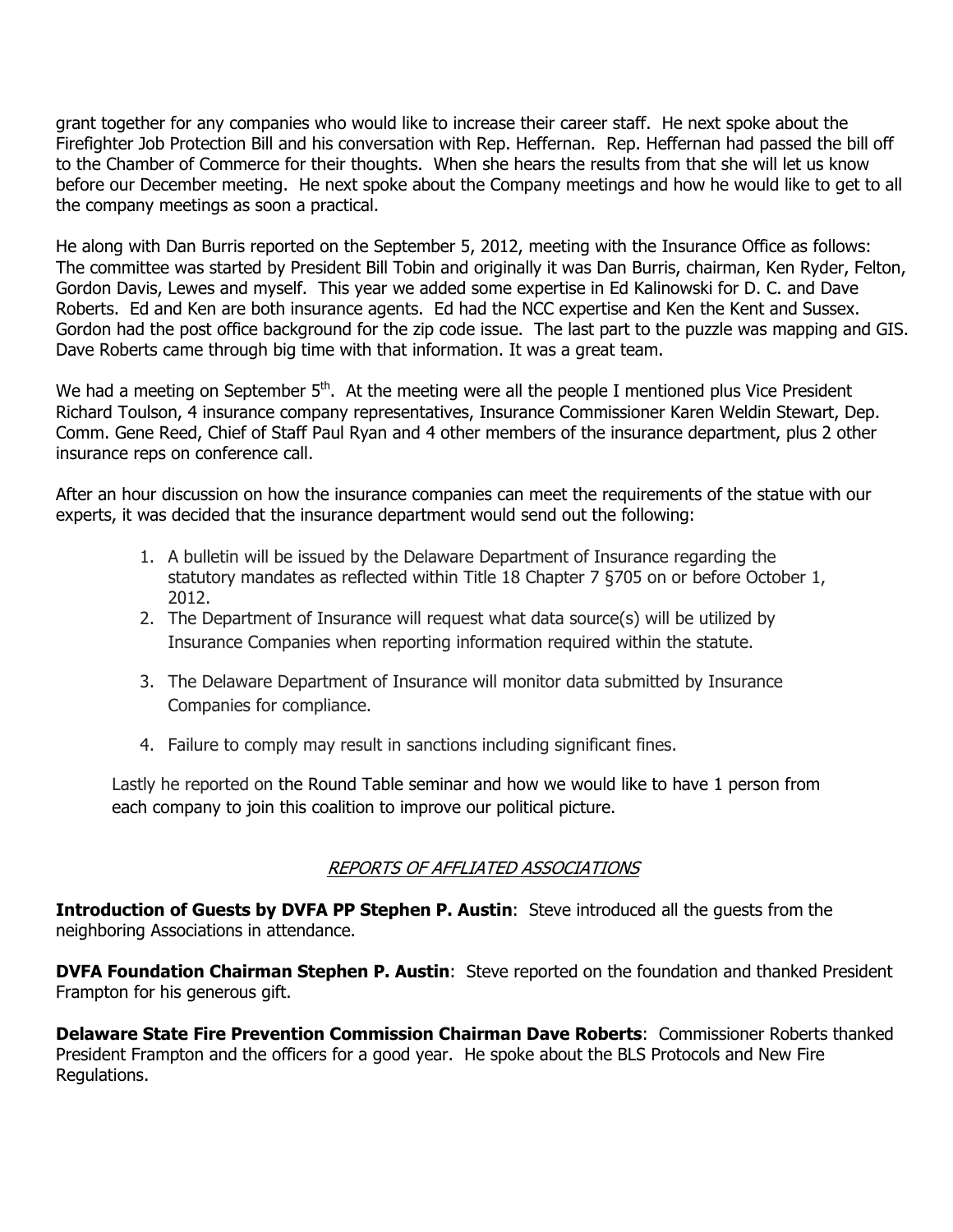**Delaware State Fire Marshal Grover P.** Ingle reported on the success of the Burn Camp and thanked everyone who made that happen. He talked about the Annual Report of the Fire Marshal's Office. He spoke about the Fire Marshal who was involved in an automobile crash and how he and his K-9 are doing well. He spoke about the challenges ahead and thanked President Frampton for his support during the year.

Delaware State Fire School Director Robert P. Newman thanked Charlie, Warren and Dave for their support this year in obtaining the new tower and air systems. He reported on the Firefighter I program and that there are 1417 EMTs in the State with 1363 remaining National Registered. There are also 1103 EMRs. He said there should be a ground breaking at the Sussex Division in two weeks. He also thanked the DVFA for their support for the Risk Watch Coordinator, which is Kim O'Malley. Lastly, he thanked Rep. Biff Lee for his help on the bond bill committee.

National Volunteer Firemen's Association Delegate: J. Allen Metheny, reported on the recent NVFC in Alaska, that the NVFC was successful in obtaining a \$840,000.00 Health and Safety Grant. He spoke about Fire Corps program and about FASNY's recruitment program. He also talked about the AFG and SAFER reauthorization.

Delaware State Fire Chief's Association President Les Warrick reported about the annual Chief's meeting tonight and said it was a pleasure to serve as the President of the Chief's Association and work with the other association's during the year.

Delaware State Fire Police Association President Jerry Daniels, congratulated President Frampton on his year and reported on the new officers for this year. Dave Snell is the new President, John Hall is  $1<sup>st</sup>$  Vice President and Charles Morgan is 2<sup>nd</sup> Vice President.

Delaware State Ambulance Association President Ed Agwine reported on the Protocols and looked forward to the coming year.

**Mutual Relief Association Chairman Joe Zeroles** reminded everyone on the Mutual Relief Meeting today at 1500 and how this is a very important meeting.

## COMMITTEE REPORTS

Credentials Committee – Charles Sheridan, Chairman, Holloway Terrace, reported that there were 58 companies present with 178 Delegates and Alternates.

Finance & Audit – George J. Pyott, Jr., Cheswold, Chairman, gave the budget report.

Life Safety Committee – Guy Hudson, Roxana, Chairman, reported the packets are out to the companies and also on the DVFA Website.

## NOMINATION OF OFFICERS

PRESIDENT ––. Charles Boyer, Dover (letter received) Dover Nominated by Carlton Carey, Jr. Carey, Second by Carlton Carey Sr.

FIRST VICE PRESIDENT–– Richard Toulson, Seaford (letter Received) Nominated by PP Ronald Marvel, Second by Chief Mark O'Bier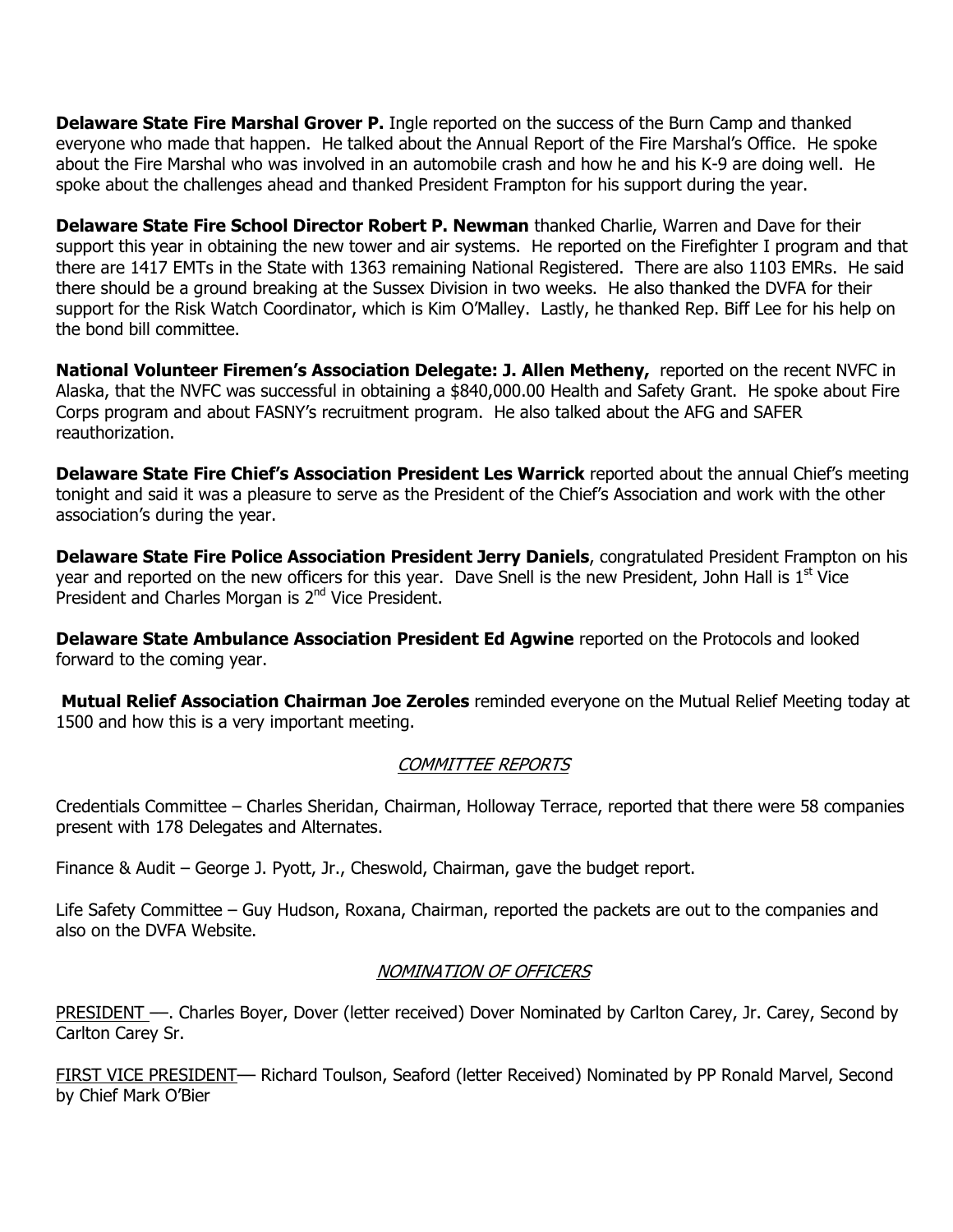SECOND VICE PRESIDENT: Anthony Guzzo, Hockessin (Letter Received) Nominated by Retired Fire School Director, Lou Amabili and Second by Dan Carrier, Hockessin

SECRETARY Elmer Steele, Laurel – (letter received) Nominated by Pres. William Hearn, Laurel and Second by Chief Jeff Hill

TREASURER – J. Allen Metheny, Sr., Hartly – (letter received) Nominated by Clarence Rod O'Neill, seconded by Frank Ballek Sr., Hartly

DIRECTOR, New Castle County (3 Years) – Lynn Truitt, Cranston Heights (letter received) Nominated by President Les Warrick, Cranston Heights second by Michael Truitt, Cranston Heights.

#### UNFINISHED BUSINESS

#### None

#### NEW BUSINESS

President Frampton requests a motion that the Secretary cast a ballot for all uncontested offices. Motion by Director Buckaloo, Lewes, Second by Richard Perillo, Brandywine Hundred, that the Secretary cast the ballot for all uncontested offices. Motion passed.

President Frampton calls on George J. Pyott, Jr., Cheswold, of the Finance & Budget Committee for a motion to adopt the FY-2013 Budget. Motion by Past President Jasper Lakey, Delaware City second by Mike Rush, Christiana, that the budget be approved. Motion Passed.

Motion by Bob Sutton, Five Points Second by Mark Gott, Holloway Terrace that we support the Wounded Warriors and the POW flags, Motion passed.

Motion by Ted Doyle, Rehoboth Beach second by Tom DiCristofaro, Claymont, that we look into legislation to have the Commission fine money either used for the Burn Camp or Fire Prevention, motion passed.

# PAYMENT OF BILLS

Treasurer J. Allen Metheny, Sr. submitted the following bills for payment. Motion by Ted Doyle, second by Joe Hojnicki to pay the bills, motion passed.

## GOOD OF THE ASSOCIATION

Richard Perillo, Brandywine Hundred discussed that Five Points Fire Company received \$25,000.00 from the Bond Bill Committee that didn't have to come before the DVFA while the Firefighter job protection bill did. Bob Sutton, Five Points, answered by saying the Job Protections Bill was legislation while the money Five Points received was not.